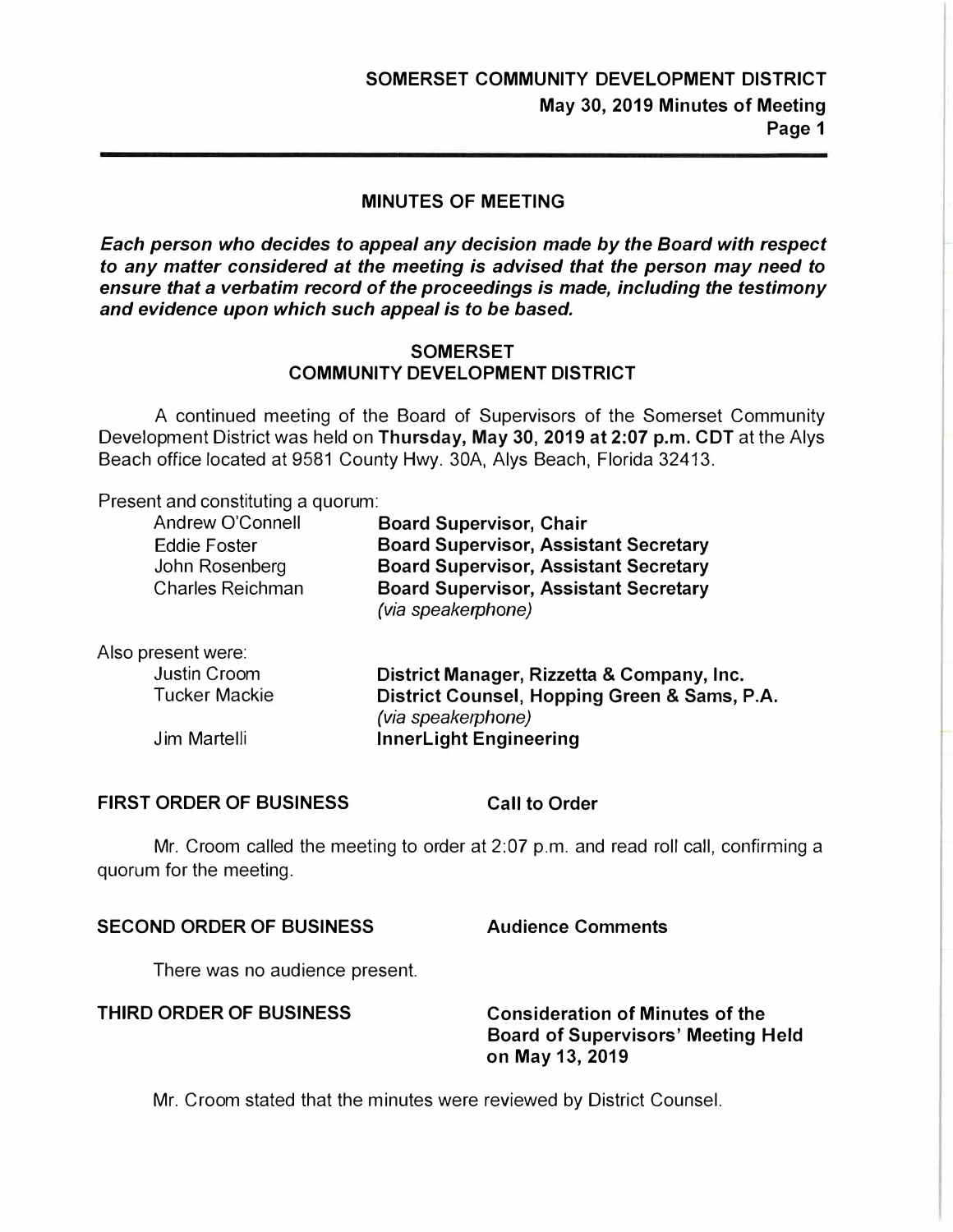*On a Motion by Mr. O'Connell, seconded by Mr. Rosenberg, with all in favor, the Board of Supervisors approved the Minutes of the Board of Supervisors' Meeting Held on May 13, 2019, for the Somerset Community Development District.* 

### FORTH ORDER OF BUSINESS Presentation of Proposed Budget for **Fiscal Year 2019/2020 Review of Proposed Budget for Fiscal Year 2019/2020**

*Mr. Croom presented the Board with the proposed budget and advised that the proposed budget is setting the maximum level of assessments and that there isn't an overall increase from last year.* 

### **FIFTH ORDER OF BUSINESS Consideration of Resolution 2019-03, Approving Proposed Budget and Setting Public Hearing Date**

*Mr. Croom presented the Board with Resolution 2019-03 and advised that the Public Hearing is set for August 12, 2019.* 

*On a Motion by Mr. O'Connell, seconded by Mr. Foster, with all in favor, the Board of* Supervisors accepted Resolution 2019-03, Approving Proposed Budget and Setting *Public Hearing Date, for the Somerset Community Development District.* 

#### **SIXTH ORDER OF BUSINESS Consideration of ADA Website Compliance Proposals**

*Mr. Croom presented the Board with the two proposals from ADA Site Compliance, LLC and VTechGlobal. Discussion ensued.* 

*On a Motion by Mr. O'Connell, seconded by Mr. Rosenberg, with all in favor, the Board of*  Supervisors accepted the proposal from VTechGlobal, for the Somerset Community *Development District.*